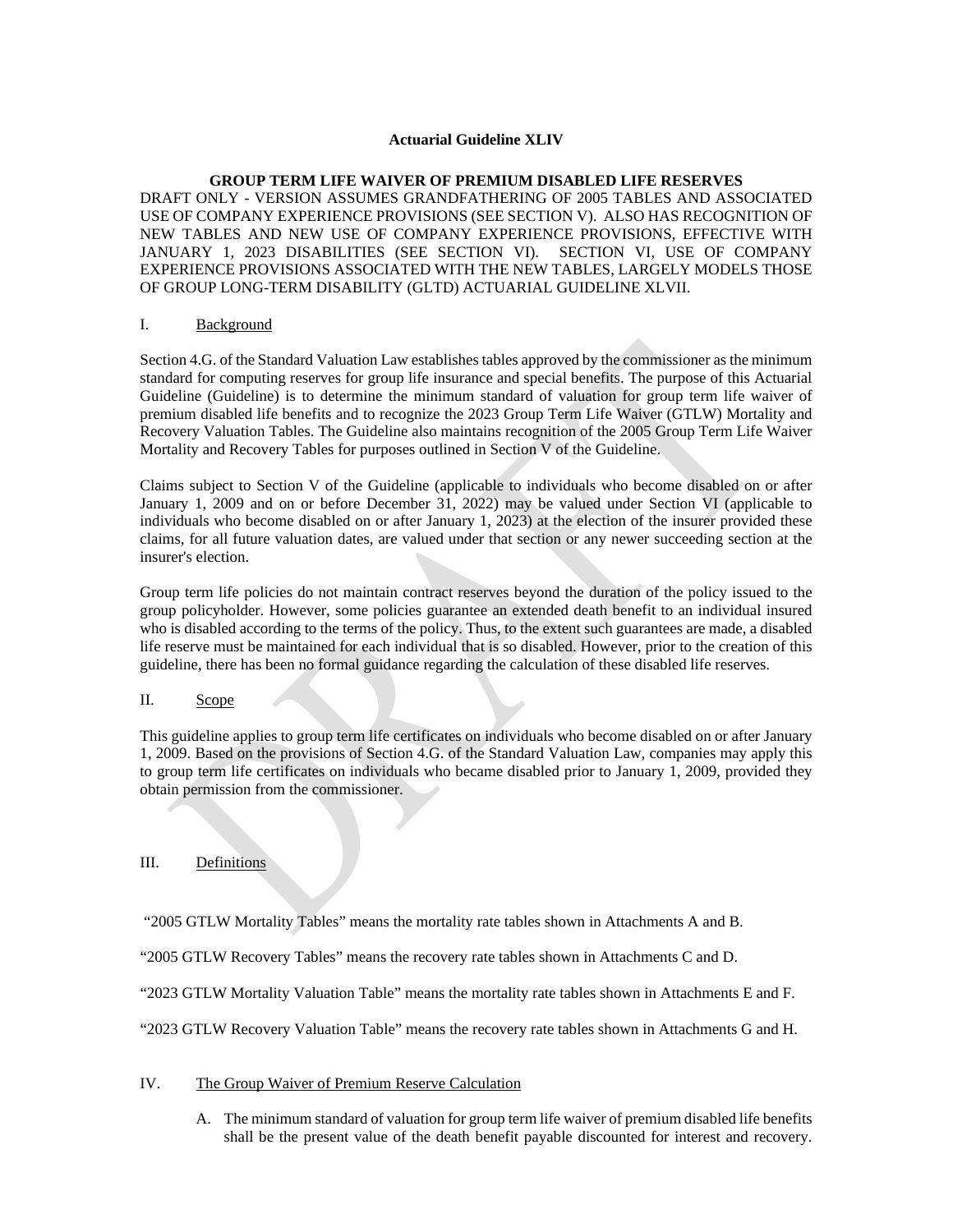Since there is not a contract reserve based upon an aggregate table, the discounted value of waived premiums is inadequate to support this liability.

- B. The maximum interest rate to be used in determining the minimum valuation standard for any group term life waiver of premium disabled life benefit incurred on or after the effective date of this guideline shall be the maximum rate permitted by law in the valuation of life insurance of the same guaranteed duration issued on the same date as the claim incurral date of disability. For most groups and companies this rate shall be the rate for life insurance with guaranteed duration greater than 20 years. The guaranteed duration used to determine the life insurance rate of interest is equal to the largest term in years between the point at which any individual in the group may become disabled and the point at which no death benefit is available. Thus, if a person could become disabled at age 20, and remain disabled, and receive a benefit upon death before age 65, the guaranteed duration would be 45 years.
- C. The valuation tables were derived from employer-employee group life experience. Other forms of group term life insurance are also subject to the same requirements if they contain similar extended death benefit provisions.

V. Text - Group Term Life Certificates on Individuals Who Become Disabled on or After January 1, 2009 and on or Before December 31, 2022.

Claims subject to this section of the Guideline may be valued under Section VI (applicable to disabilities incurred January 1, 2023 and later) at the election of the insurer provided these claims, for all future valuation dates, are valued under that section or any newer succeeding section at the insurer's election.

- A. Group Waiver of Premium Reserve Calculation
	- 1. Except as provided in Section V.B, the 2005 GTLW Mortality and Recovery Tables shall be used for determining the minimum standard of valuation for any group term life waiver of premium disabled life benefit incurred during the effective period of this section of this Guideline. Section V.B offers ways to modify the underlying rates of mortality or recovery if they differ from those associated with the underlying experience in the valuation table.
- B. Use of Company Experience
	- 1. The Appointed Actuary shall review company experience at least once every five years. The review of company experience can range from a detailed experience study to a high level analysis. The extent of the review must be sufficient to enable the Appointed Actuary to defend any conclusion reached. Company experience shall:

i. Be segmented into policies with similar benefits, on individuals of each gender;

- ii. Be experience-specific to the company;
- iii. Include all relevant experience in the past three most recent years;
- iv. Exclude experience that is not in the past six most recent years;
- v. Otherwise be relevant, in accordance with the professional judgment of the Appointed Actuary; and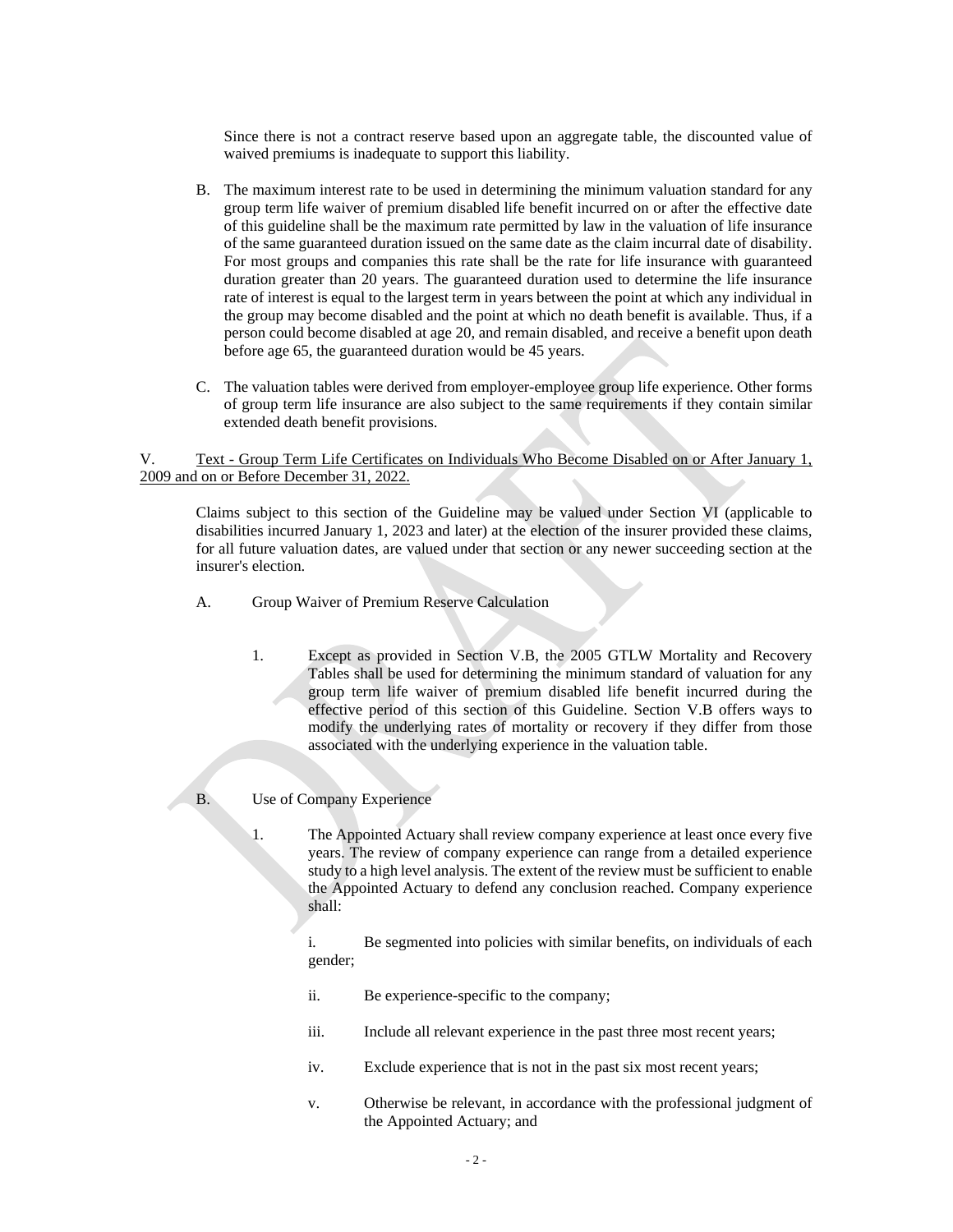- vi. Not be deemed irrelevant by the commissioner.
- 2. The commissioner may require a company to use its experience based upon the most recent review referenced in Section V.B.1 to establish its specific valuation tables if:
	- i. Actual mortality experience is reasonably expected to be greater than 90% of the 2005 GTLW Mortality Tables; or
	- ii. Actual recovery experience is reasonably expected to be less than 125% of the 2005 GTLW Recovery Tables.

Under these circumstances, the commissioner may require a company to use the process set out in Section V.B.4 and establish for the company a minimum value for Z.

- 3. A company may use its experience exclusively without reference to the standard tabular mortality expected experience or to the standard tabular recovery expected experience to create its specific valuation tables if:
	- i. The Appointed Actuary can demonstrate and certify the following:
		- a) The company-specific valuation tables are based on company experience with allowances for graduation and margins for adverse experience;
		- b) The company-specific mortality valuation tables used for computing minimum reserves for group term life waiver of premium benefits are such that there is at least an 85% statistical confidence that the actual annual aggregate mortality will be less than the mortality in the company-specific-mortality valuation tables; and
		- c) The company-specific recovery valuation tables used for computing minimum reserves for group term life waiver of premium benefits are such that there is at least an 85% statistical confidence that the actual annual aggregate recoveries will be greater than the recoveries in the company-specific recovery valuation tables.
	- ii. The company has written permission from the domiciliary commissioner to use the company-specific valuation tables.
	- iii. Unless otherwise exempted or required, the specific valuation tables shall apply to the computation of minimum reserves for group term life waiver of premium disabled life benefits for claims incurred during or after the calendar year in which the study was performed.
	- iv. The company shall not use mortality and recovery tables with rates that produce reserves less than the reserves produced by using 75% of the 2005 GTLW Mortality Tables and 160% of the 2005 GTLW Recovery Tables for all durations of disability combined.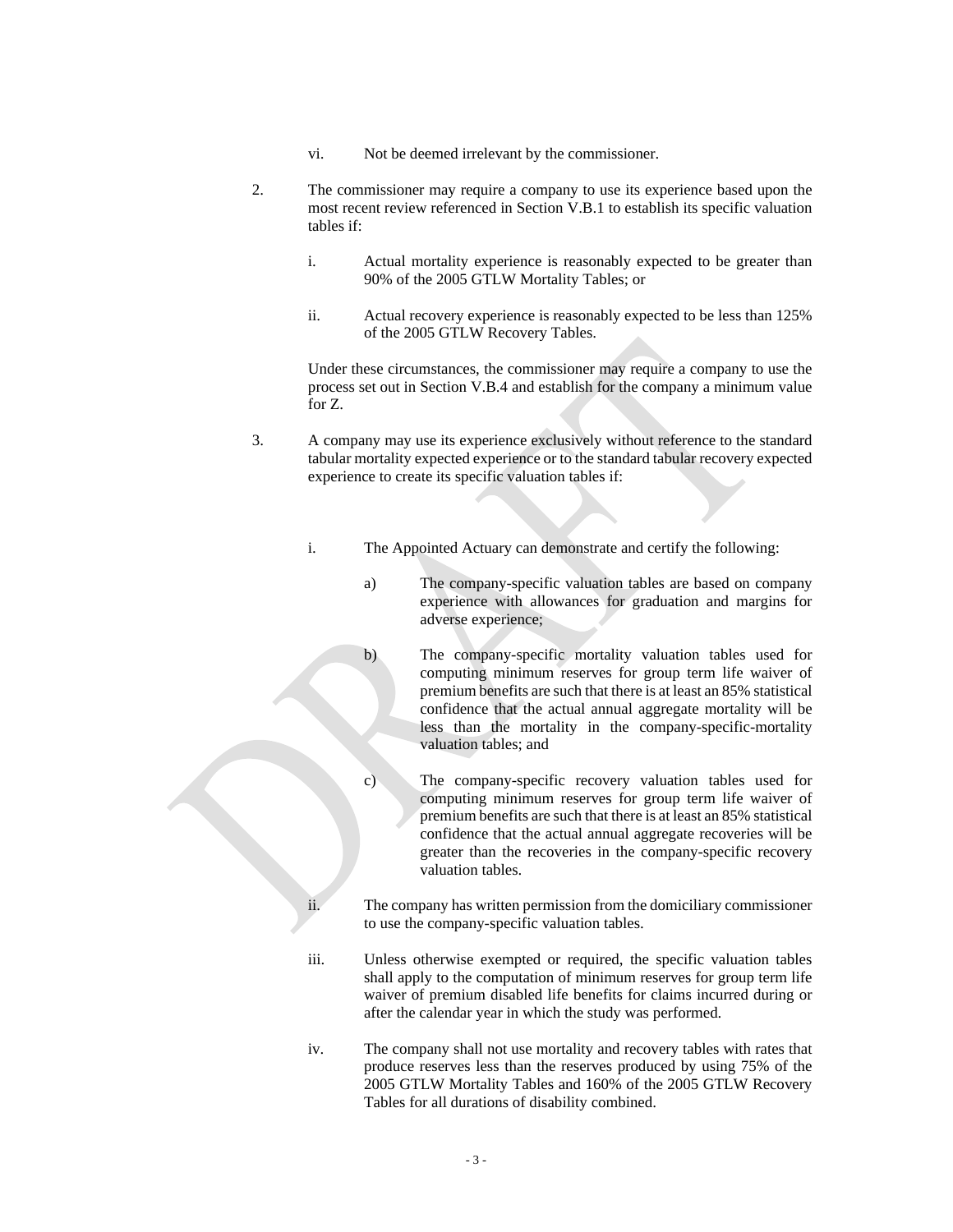- 4. If not invoking Section V.B.3, a company may use a credibility-weighted combination of company mortality experience with the 2005 GTLW Mortality Tables and/or of company recovery experience with the 2005 GTLW Recovery Tables to create its specific valuation tables.
	- i. The blended tables for each gender and type of experience (mortality and recovery) shall be computed using the formula Blended Table =  $T \times S$ , where:
		- a) Z shall be a credibility weighting factor, between 0 and 1, developed by the Appointed Actuary using credibility theory methods not unacceptable to the commissioner;
		- b) F shall be the ratio of the company's actual experience to the expected experience for the 2005 GTLW Mortality and Recovery Tables for each gender and type of experience (mortality and recovery);
		- c) M shall be 1.12 for mortality tables and 0.80 for recovery tables. The values provide a smooth transition between the 2005 tables and company experience when  $Z = 1$ ;
		- d) S shall be the 2005 GTLW Mortality and Recovery Tables; and
		- e) T shall be computed using the following steps:
			- Step 1: Compute the raw value of  $T = [Z \times (F \times M) + (1 Z)].$ 
				- Step 2: Round T to the nearest 5%.
				- Step 3: If the absolute difference between the T produced in step 2 and the value of T utilized immediately prior to the study is less than 10%, then set T equal to the value of T utilized immediately prior to the study.
				- Step 4: For all durations of disability, combined for each gender, set the value of T to the greater of 75% and the T resulting from step 3 for mortality and set the value of T to the lesser of 160% and the T resulting from step 3 for recovery.
	- ii. The company has written permission from the domiciliary commissioner to use the blended valuation tables.
	- iii. Unless otherwise exempted or required, the specific valuation tables shall apply to the computation of minimum reserves for group term life waiver of premium disabled life benefits for claims incurred during or after the calendar year in which the study was performed.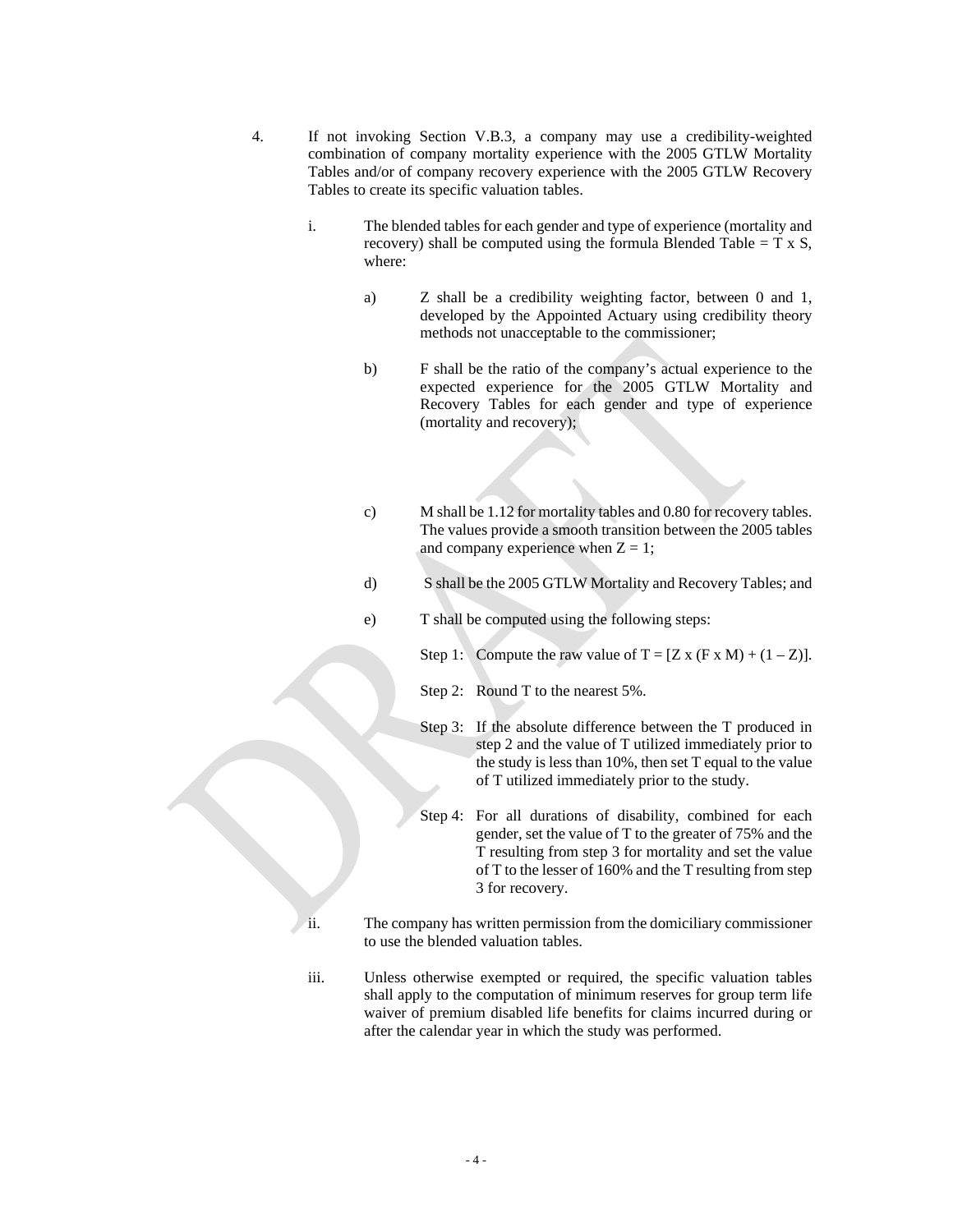# VI. Text - Group Term Life Certificates on Individuals Who Become Disabled on or After January 1, 2023.

# <<< BEGINNING OF GLW-ADAPTED GLTD AG 47 SECTION >>>

- A. When the insurer follows the instructions provided in this guideline, the selected claim mortality rates and recovery rates are deemed to be tables approved by the commissioner as the minimum standard for computing reserves as established by Section 4.G of the Standard Valuation Law.
- B. Valuation Table Modifications for Company Experience

If not invoking the small company exception specified in Section VI.D, a company must use a credibility-weighted combination of its own claim mortality experience and claim recovery experience with the 2023 GTLW Mortality and Recovery Valuation Tables to create its specific valuation table.

- i. For claim durations within the elimination period, mortality rates and recovery rates may be developed as below consistent with other Duration Groups or in any other manner deemed appropriate by the actuary. With respect to credibility, any value between 0 and 1 that the actuary deems appropriate for the block may be used.
- ii. For claim durations beyond the elimination period, the valuation mortality rates and recovery rates shall be computed using the mortality rates from the 2023 GTLW Mortality Valuation Table (S*M*) and recovery rates from the 2023 GTLW Recovery Valuation Table  $(S_R)$  multiplied by mortality experience adjustment factors  $(T_M)$  and recovery experience adjustment factors  $(T_R)$  that are calculated separately for three different duration groups for mortality and separately for three different duration groups for recovery.

Valuation Mortality Rate  $= T_M x S_M$ 

Valuation Recovery Rate =  $T_R$  x  $S_R$ 

The duration groups are defined as follows:

Group 1: duration  $>$  the satisfaction of the elimination period and duration  $\lt$  = 24 months Group 2 duration  $> 24$  months and duration  $\leq 60$  months Group 3: duration  $> 60$  months

- a)  $S_M$  and  $S_R$  shall be the mortality rates and recovery rates respectively from the 2023 GTLW Mortality and Recovery Valuation Tables.
- b)  $T_M$  shall be computed as  $T_M = [Z_M \times F_M + (1 Z_M)] \times (1 + M_M)$  and  $T_R$  shall be computed as  $T_R = [Z_R \times F_R + (1 - Z_R)] \times (1 - M_R)$

where

1) Z*<sup>M</sup>* shall be a mortality credibility weighting factor, between 0 and 1, developed for each duration group according to the following specifications:

Group 1-3:  $Z_M = Min \left( \sqrt{\frac{N_M}{K_M}}$ , 1 where N<sub>M</sub> is the number of expected death counts determined by using claim mortality rates from the 2023 GTLW Mortality Valuation Table, and

2)  $K_M$  is a set of constants defined by duration group as follows for mortality:

Group 1:  $K_M = 800$  Group 3:  $K_M = 800$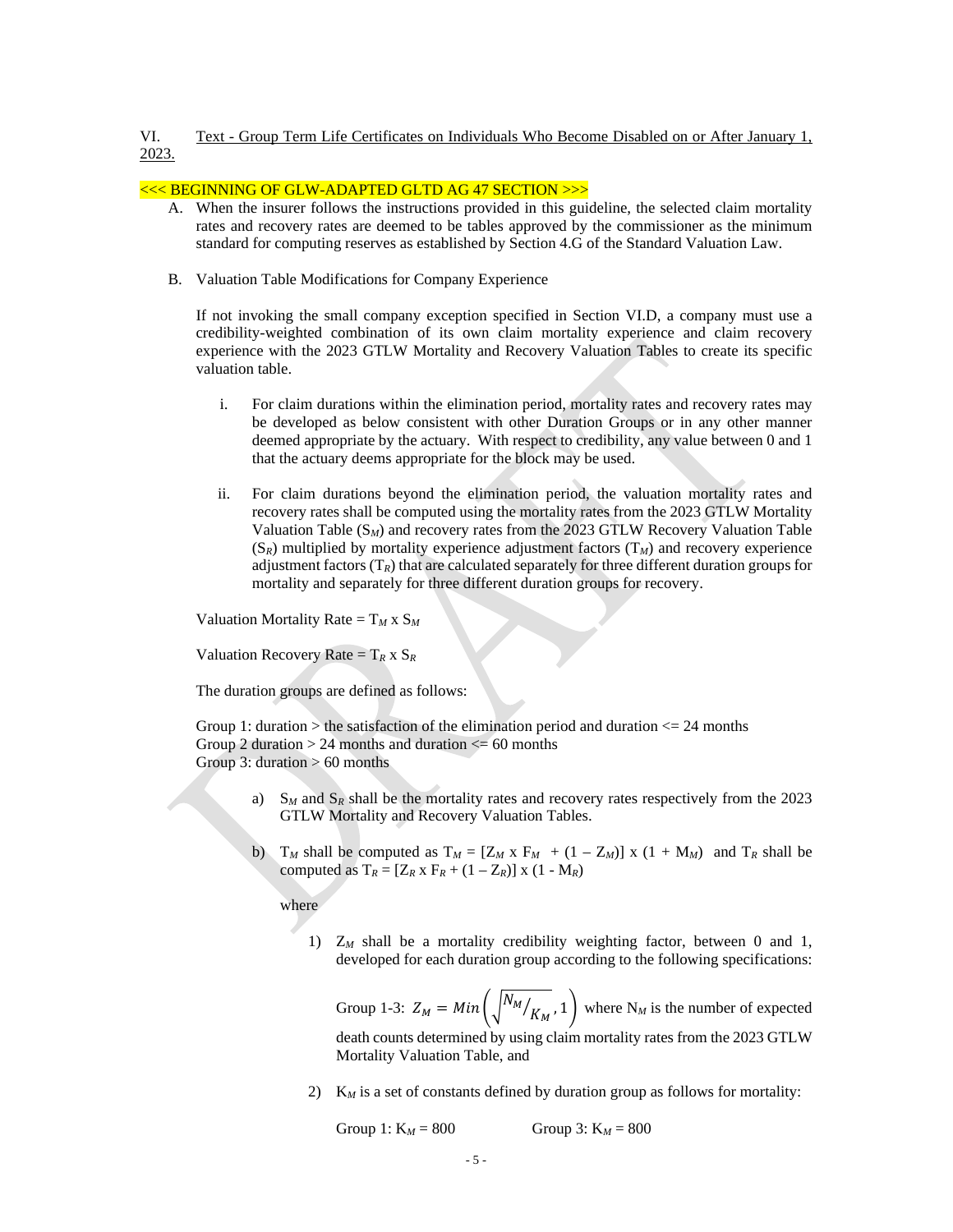Group 2: K*<sup>M</sup>* = 800

3)  $Z_R$  shall be a recovery credibility weighting factor, between 0 and 1, developed for each duration group according to the following specifications:

Group 1-3:  $Z_R = Min\left(\sqrt{N_R}/K_R, 1\right)$  where N<sub>R</sub> is the number of expected recovery counts determined by using claim recovery rates from the 2023 GTLW Recovery Valuation Table, and

4)  $K_R$  is a set of constants defined by duration group as follows for recoveries:

Group 1:  $K_R = 1,700$  Group 3:  $K_R = 1,700$ Group 2:  $K_R = 1,700$ 

5) F*<sup>M</sup>* shall be the ratio of the company's actual death counts to the expected death counts in the 2023 GTLW Mortality Valuation Table for each duration group specified above and  $F_R$  shall be the ratio of the company's actual recovery counts to the expected recovery counts in the 2023 GTLW Recovery Valuation Table for each duration group specified above.

If the actuary has reserve adequacy or other significant analysis that demonstrates in the development and use of company-specific experience (see Section VI.C below) that an alternative measurement is deemed appropriate, such as:

- I. Use of some other weighting of claims (for example, death benefit amount) that is not only appropriate for measuring actual to expected (A to E), but also is expected to generally produce reserves not less than those produced by using a claim count measurement.
- II. Use of an increased mortality credibility factor  $Z_M$  if  $F_M$  is greater than 1 and / or use of an increased recovery credibility factor  $Z_R$  if  $F_R$  is less than 1 to give unfavorable company experience more weight.

Then, a basis other than claim count may be used.

6)  $M_M$  and  $M_R$  are the company experience margins for mortality and recovery respectively, determined for each duration group, according to the following formulas:

$$
M_M = Min\left(15\%, Max\left(5\%, 3\% + 1.65 * \sqrt{\frac{A_M}{C_M}}\right)\right)
$$

$$
M_R = Min\left(15\%, Max\left(5\%, 3\% + 1.65 * \sqrt{\frac{A_R}{C_R}}\right)\right)
$$

where  $A_M$  is a set of constants defined by duration group as follows for mortality:

Group 1: 
$$
A_M = 1.0
$$
 Group 3:  $A_M = 1.0$   
Group 2:  $A_M = 1.0$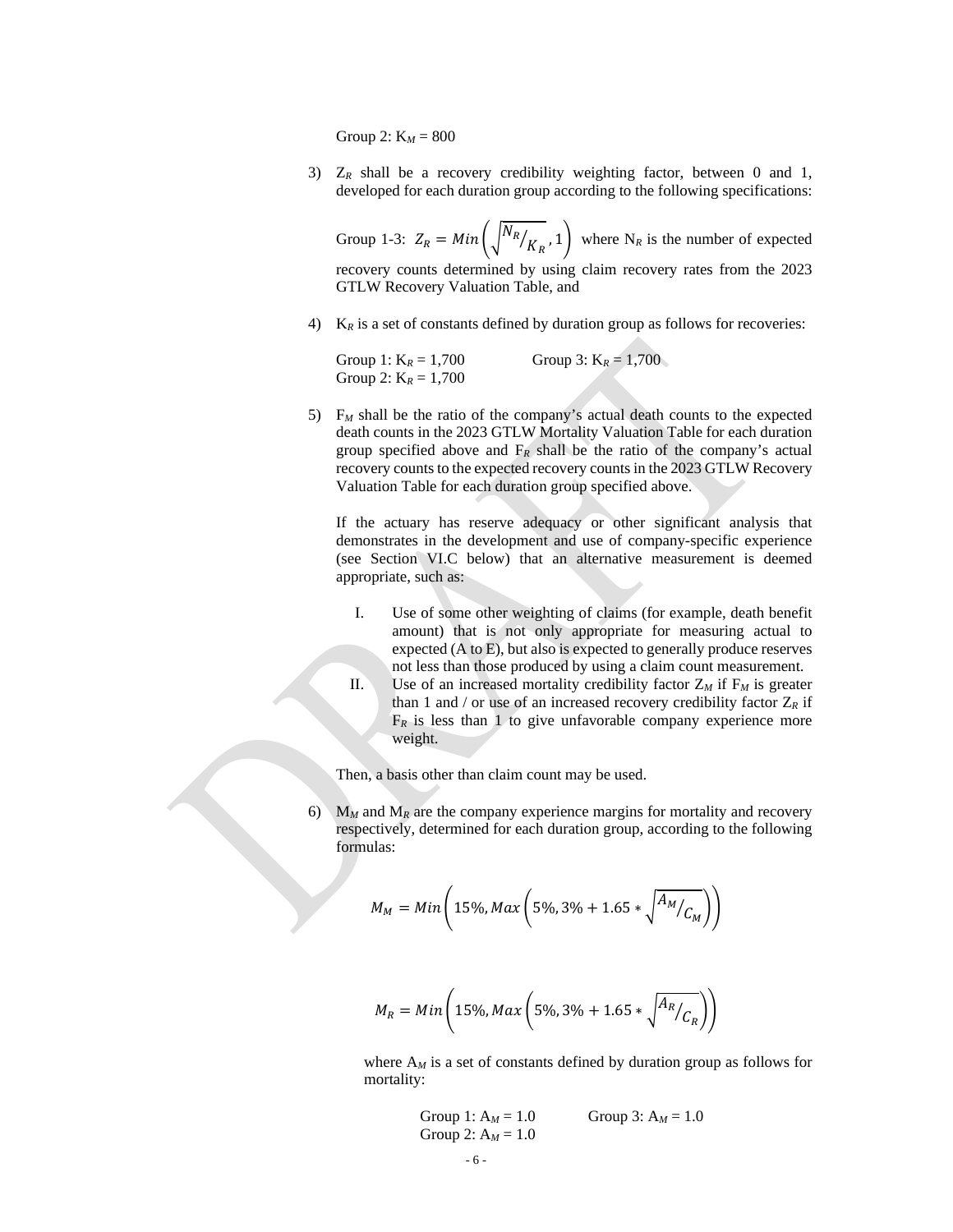and  $A_R$  is a set of constants defined by duration group as follows for recoveries:

```
Group 1: A_R = 2.0 Group 3: A_R = 2.0Group 2: A_R = 2.0
```
and  $C_M$  shall be the company's actual number of death counts by duration group.

and  $C_R$  shall be the company's actual number of recovery counts by duration group.

These are the minimum values for the definition of  $M_M$  and  $M_R$  prior to any reserve adequacy analysis. Adequacy tests and analysis of experience (for example, sharpness of fluctuations, trends over the period of the mortality rate study or recovery rate study, changing claims practices) may indicate that larger values of  $M_M$  or  $M_R$  may be more appropriate. If so, such values are deemed appropriate.

- iii. The company shall not use mortality rates that are less than those produced by computing  $T_M$  as  $T_M = 0.75$ .
- C. Company-Specific Experience Own Experience Measurement

In computing values  $F_M$ ,  $F_R$ ,  $T_M$ , and  $T_R$  to comply with section VI.B above, the Appointed Actuary may consider the following:

- i. Segment the company claim mortality experience and claim recovery experience into any major subgroups that may produce significantly different results (for example, market niches, claims operations, and unique benefit designs).
- ii. Combine affiliated statutory entities and assumed reinsurance, where claim management is under a common structure, when considering company experience. It is also appropriate to evaluate experience separately when specific blocks of company business have distinct claim management practices or significantly different risk characteristics.
- iii. Include all relevant experience the company is capable of providing for as many of the last five years as possible (not including the lag period described below). However, there are two situations where using other than a five-year period may be more appropriate. The first is when a company's experience in a longer period not only increases credibility but is still relevant and appropriate for the company's products and claim management practices. In this case, the period to be used is not to exceed ten years. The second is for a company that has had significant changes in product and/or claim management practices within the past five years that has diminished the relevance of the company's experience early in the five year period. In this second situation, less than five years of experience may be used for any duration band for which there is compelling logic and when either the company's experience to be used is at least 90% credible, or the shorter experience period produces higher reserves than using five years.
- iv. Recognize a suitable lag period to allow for a full resolution of claim status. For example, the lag period used in the 2019 Group Term Life Waiver Experience Study performed by the Society of Actuaries was 12 months. However, the Appointed Actuary may use a different lag period based on his or her company experience. For example, company experience indicates that all changes after the selected lag period are negligible.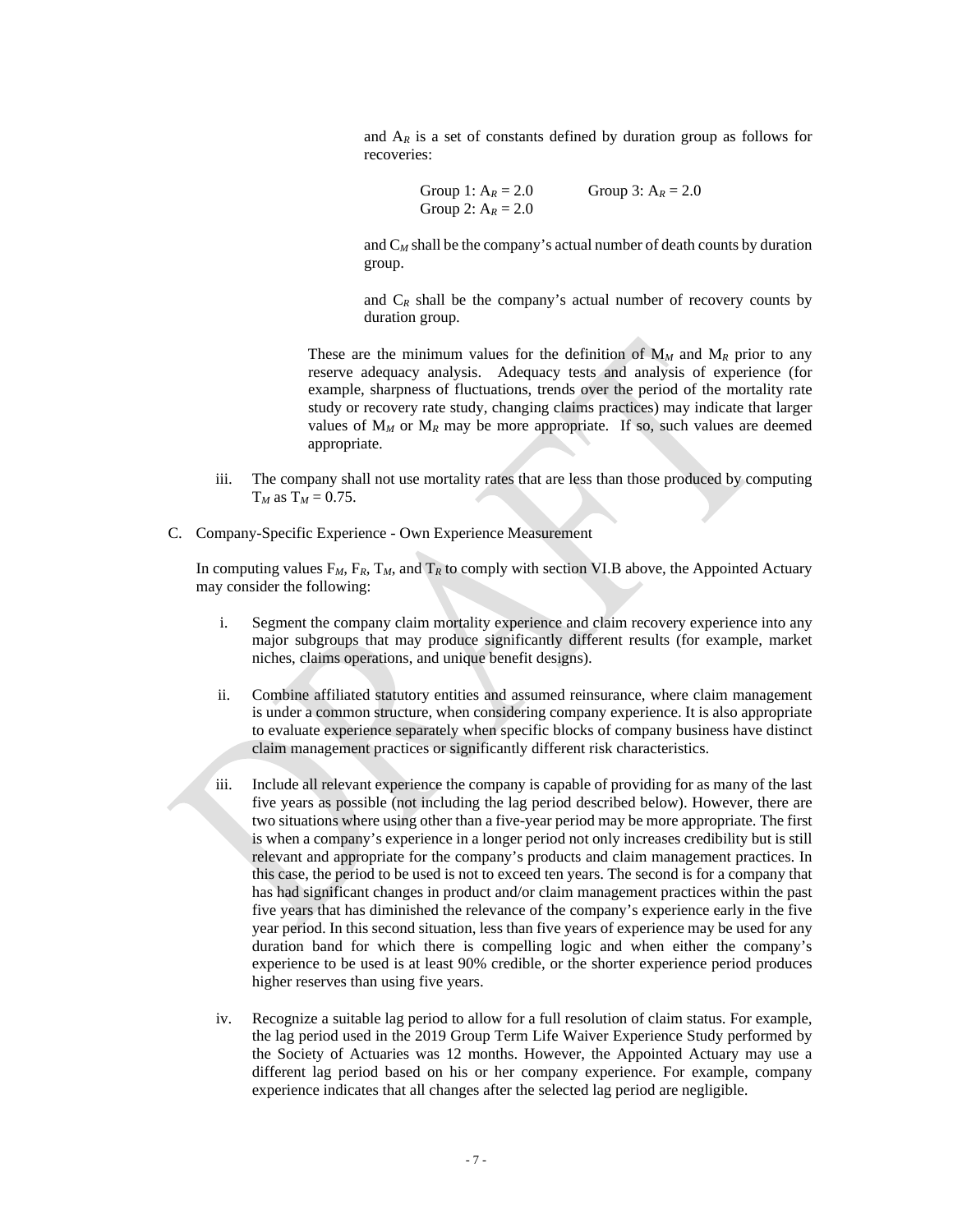- v. Measure actual (A) to expected (E) deaths and A to E recoveries based on claim count (unless another weighting is deemed more appropriate, as mentioned in Section  $VI.B(ii)(b)(5)$ , where the E is based on expected deaths and recoveries, respectively, from the 2023 GTLW Mortality Valuation Table and the 2023 GTLW Recovery Valuation Table. Claim count is also used in the measurement of credibility.
- vi. Recognize where appropriate any flexibility built into the 2023 GTLW Mortality and Recovery Valuation Tables, such as not utilizing diagnosis-specific mortality rates and recovery rates when the information is deemed unreliable.
- vii. Do not count as deaths or recoveries those claims that are closed due to settlement, or that have reached the end of the maximum benefit duration, or that are closed due to any other contractual limit.
- viii. Use experience that is otherwise relevant in accordance with the professional judgment of the Appointed Actuary.

In the above paragraphs, the term "company" refers to a single company or a group of legally related companies subject to the same claim management.

D. Own Experience Measurement Exemption

Determine the number of claims that, according to the provisions of this Guideline, are subject to valuation using the 2023 GTLW Mortality and Recovery Valuation Tables. If, at the time of valuation, a company has fewer than 50 such open claims disabled within two years of the effective date of the valuation, and fewer than 200 such open claims disabled more than two years prior to the effective date of the valuation, the company is exempt from the requirement that the 2023 GTLW Mortality and Recovery Valuation Tables be modified by the company's own experience. Said company will use, based on the maximum values of  $M_M$  and  $M_R$  for any duration group according to Section VI(B)(ii)(b)(6) above, 115% of the 2023 GTLW Mortality Valuation Table for all duration groups to calculate claim mortality rates and 85% of the 2023 GTLW Recovery Valuation Table for all duration groups to calculate claim recovery rates in order to comply with the minimum valuation standard.

<<< END OF GLW-ADAPTED GLTD AG 47 SECTION >>